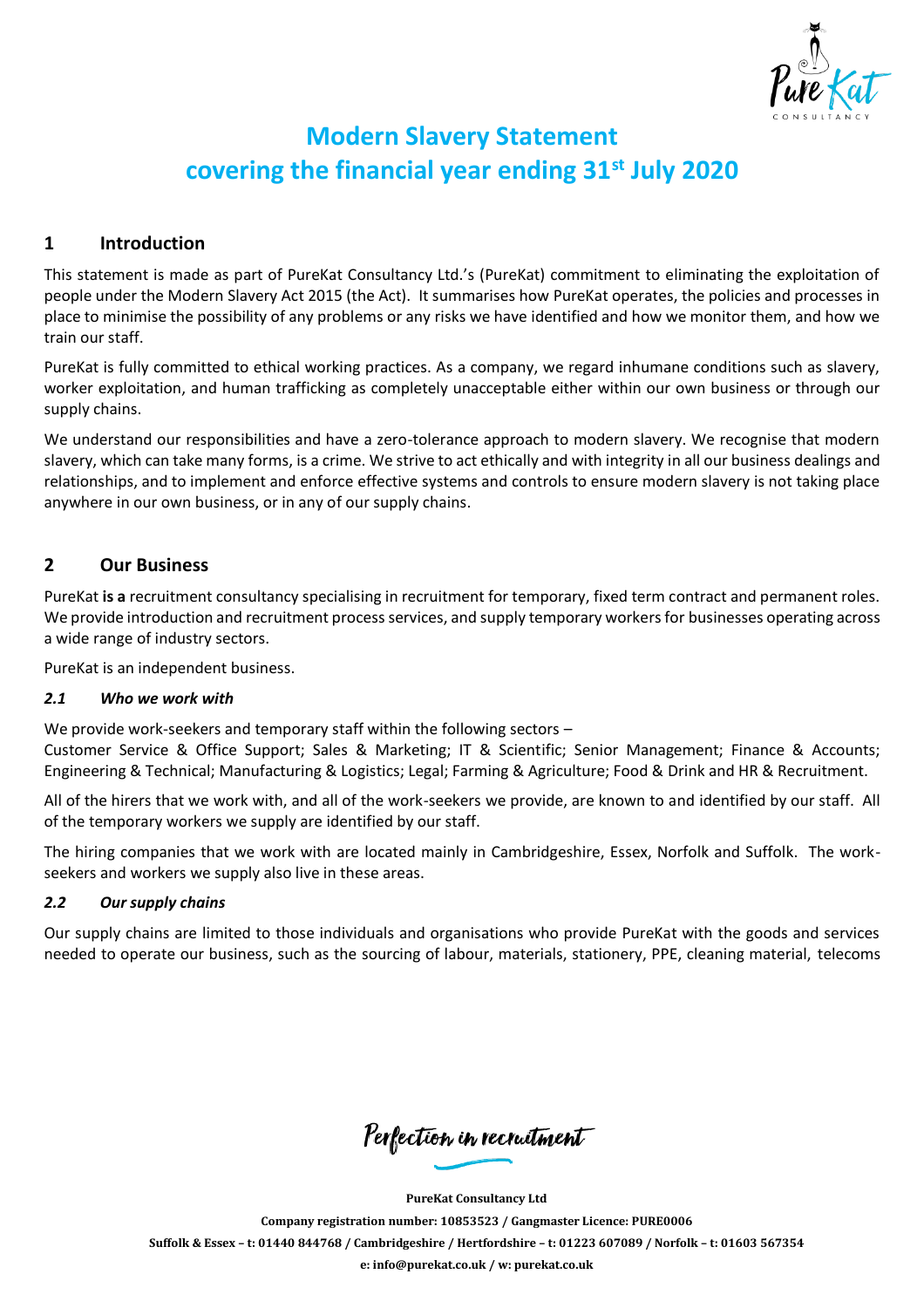

and IT equipment; and other materials, principally related to the provision of our services, and installation and maintenance.

While PureKat does not have a formal policy against which suppliers can be formally assessed and measured for compliance, we take great care to ensure that suppliers are dealing with their staff in an ethical way and we would certainly not deal with any supplier that fell short of PureKat's standards in this area.

We will continue to review this as part of our ongoing policy reviews and risk assessments.

#### *2.3 Other relationships*

As part of our business, we also work with -

- Recruitment and Employment Confederation (**[www.rec.uk.com](http://www.rec.uk.com/)**)
	- Gangmasters & Labour Abuse Authority (https://www.gla.gov.uk/)

## **3 Our Policies in relation to Modern Slavery**

PureKat has a modern slavery policy published internally.

In addition, PureKat has the following policies that incorporate ethical standards for our staff and work-seekers:

- Anti-bribery
- Whistleblowing

#### *3.1 Policy development and review*

PureKat's policies are established by our Managing Director and are based on industry best practice. We review our policies annually, or as needed to adapt to changes.

# **4 Our Processes for Managing Risk – Due Diligence**

In order to assess the risk of modern slavery, we use the following processes with our suppliers and clients:

- When engaging with clients, we attempt to understand their processes and policies, including commitments around modern slavery, human trafficking, forced labour, human rights, and whistle blowing.
- We review the potential for risk at regular intervals, including the possibility of re-assessing a supplier or client. We conduct an assessment before entering into a commercial relationship with any business where there is the potential for risk.

After due consideration, we have not identified any significant risks of modern slavery, forced labour, or human trafficking in our supply chain. However, we continue to be alert to the potential for problems.

Perfection in recruitment

**PureKat Consultancy Ltd**

**Company registration number: 10853523 / Gangmaster Licence: PURE0006** Suffolk & Essex - t: 01440 844768 / Cambridgeshire / Hertfordshire - t: 01223 607089 / Norfolk - t: 01603 567354

**e: [info@purekat.co.uk](mailto:info@purekat.co.uk) / w: purekat.co.uk**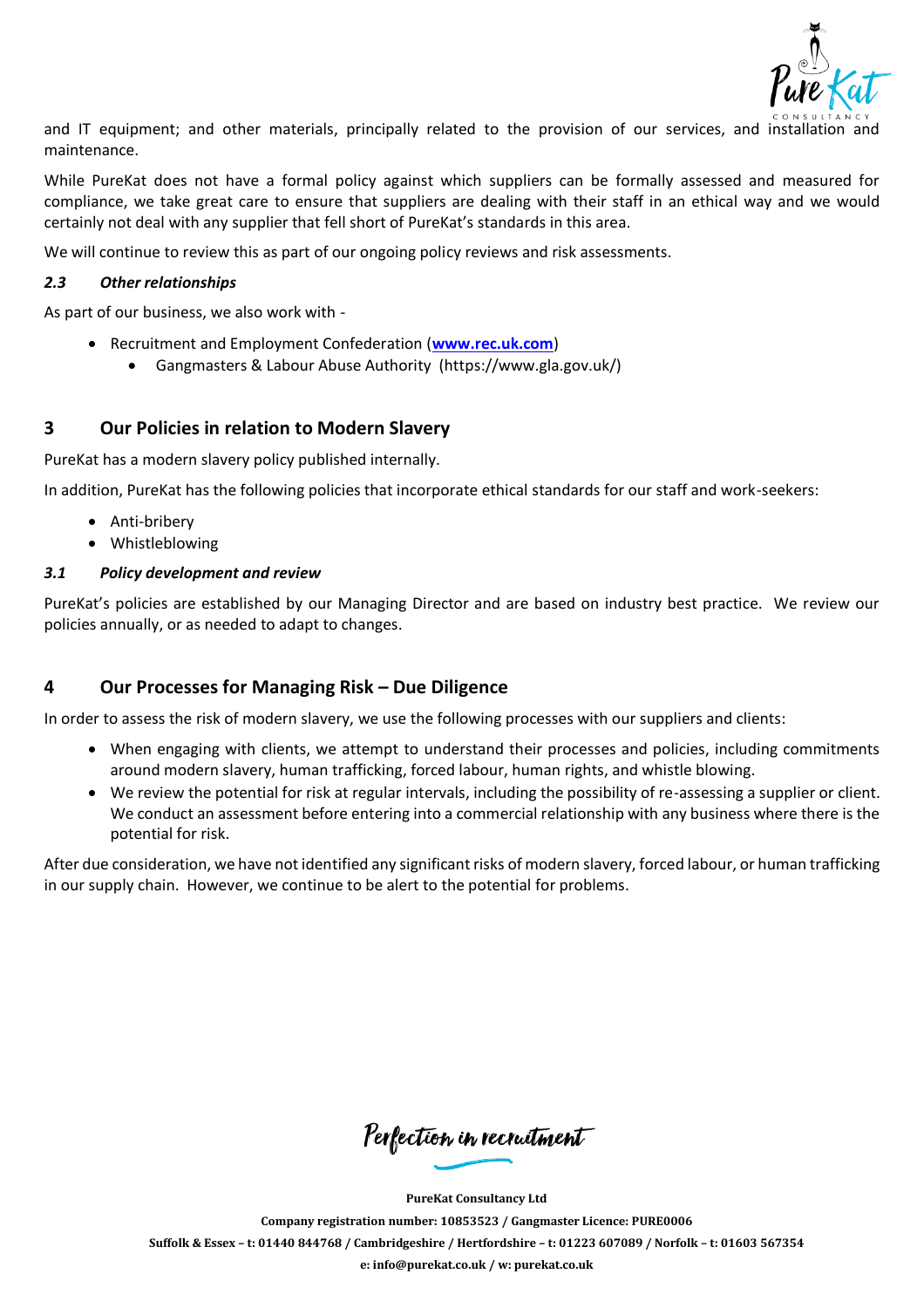

Additionally, we have taken the following steps to minimise the possibility of any problems:

- In the event of any complaints about the businesses that supply us we ask the business to adhere to the standards expressed in our modern slavery policy and to define their modern slavery approach.
- We are happy to collaborate with our suppliers in order to improve standards and transparency across our supply chain.
- Only the Managing Director, who has undergone appropriate training for assessing modern slavery risks, amongst clients and the supply chain, is authorised to sign contracts and establish commercial relationships in any area where we have identified the potential for risk.
- In order to combat the risk of modern slavery and human trafficking we work with
	- o Recruitment and Employment Confederation (**[www.rec.uk.com](http://www.rec.uk.com/)**)
	- o Gangmasters & Labour Abuse Authority (www.gla.gov.uk)

Our staff are encouraged to bring any concerns they have to the attention of management.

We review our policies on a regular basis, or as required to adapt to changes. Typically, the agenda for such reviews will be selected from –

- Establish whether we have a duty to publish a Modern Slavery statement.
- Decide who will be responsible for overseeing compliance, and signing off the final statement.
- Assess the risks of modern slavery and human trafficking within our operations and, as far as possible, the supply chain of which we are part – do the appropriate due diligence.
- Review the current policies and practices in our business to assess if they are effective and the extent to which they will stand up to public scrutiny.
- Review the current training and processes available to staff and work-seekers on spotting the signs of modern slavery and human trafficking.

## **5 Our Performance**

PureKat has completed the assessment and been awarded a Gangmasters & Labour Abuse Authority (GLAA) licence.

In 2020, we intend to complete the "Stronger Together" training and awareness programmes and obtain any relevant qualifications/licences for all our staff.

As part of monitoring the performance of PureKat, we will establish and track a set of general key performance indicators that are relevant to our business, e.g.:

- The level of training amongst staff
- The speed with which we investigate related complaints, should any arise, whether internally or from placed temporary workers
- The effectiveness of any whistle-blowing procedures
- The level of compliance and transparency established in the supply chain.

Based on potential risks we identify, we will also establish the following key performance indicators, which will be regularly assessed as part of our ongoing policy reviews and risk assessments.

- the percentage of clients who provide their own modern slavery statements
- the level of modern slavery training and awareness amongst our staff

We will discuss our indicators with suppliers/clients where appropriate and possible.

Perfection in recruitment

**PureKat Consultancy Ltd Company registration number: 10853523 / Gangmaster Licence: PURE0006** Suffolk & Essex - t: 01440 844768 / Cambridgeshire / Hertfordshire - t: 01223 607089 / Norfolk - t: 01603 567354 **e: [info@purekat.co.uk](mailto:info@purekat.co.uk) / w: purekat.co.uk**